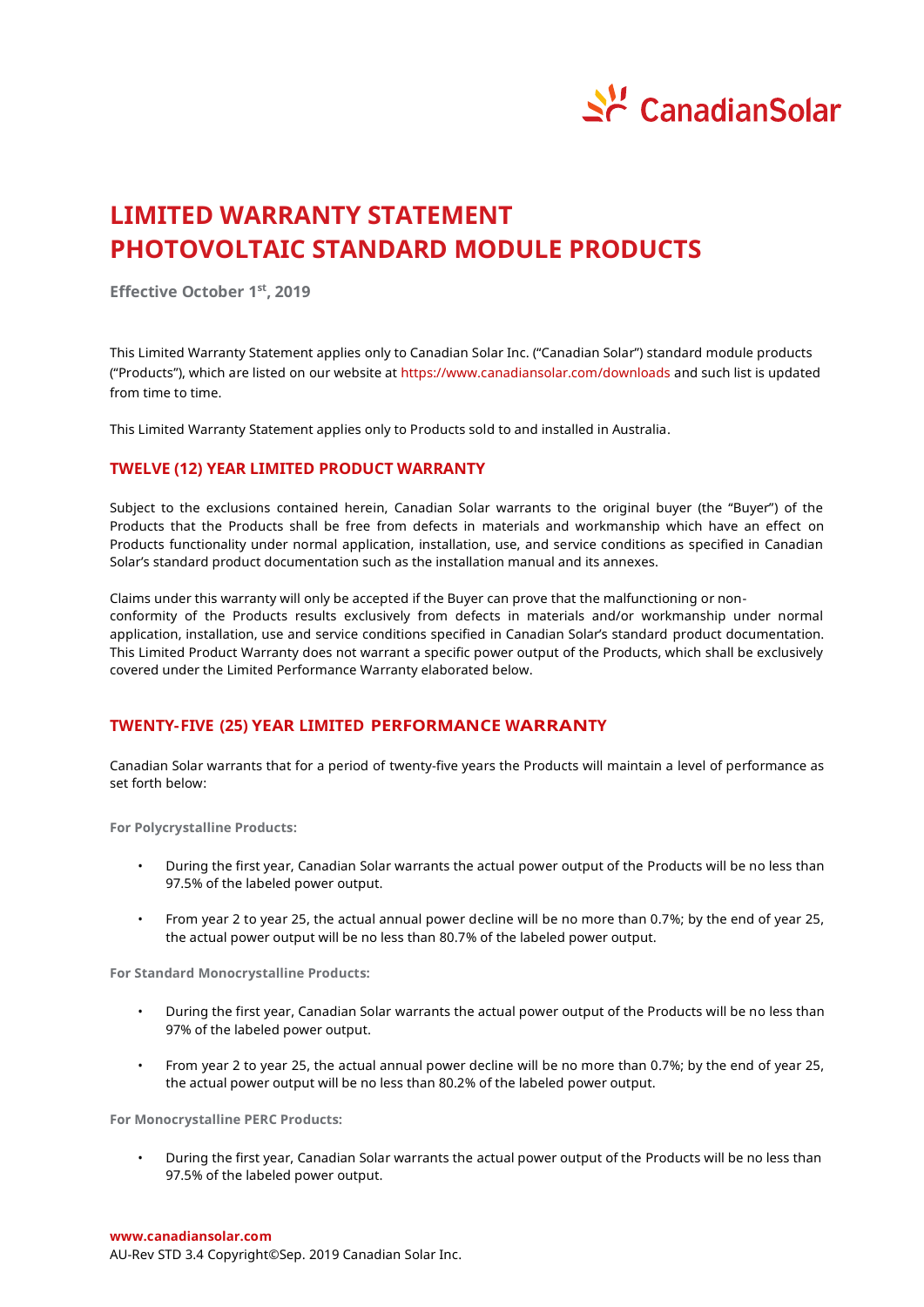

• From year 2 to year 25, the actual annual power decline will be no more than 0.7%; by the end of year 25, the actual power output will be no less than 80.7% of the labeled power output.

The actual power output of the Products shall be determined for verification using Standard Testing Conditions only. The actual power output measurement is either carried out by a Canadian Solar facility or by a Canadian Solar recognized third-party testing institute. Testing equipment uncertainty will be applied to all actual power output measurements.

## **WARRANTY EFFECTIVE DATE**

The effective date of the warranties provided herein shall be the date of installation or ninety (90) days after delivery by Canadian Solar to the Buyer, whichever date is earlier.

## **EXCEPTIONS**

The limited warranties set forth herein **DO NOT** apply to any Products: 1) for which Canadian Solar has not received all or part of the due payments from the Buyer; 2) which have been subject to negligence in transportation, handling, storage or use; 3) which have been repaired without Canadian Solar's authorization or in any way tampered with; 4) which have been subject to extraordinary salt or chemical exposure; 5) which have been subject to improper installation, application, alteration, unauthorized service, or improper system design which caused constant shading to the Products; 6) which have been subject to power failure or surges, flood, fire, direct or indirect lightning strikes, or other acts of nature; 7) which have been subject to accidental breakage, vandalism, explosions, acts of war, or other events outside Canadian Solar's control; or 8) which have been moved from its original installation location.

In addition, the limited warranties do not apply to any deterioration in the appearance of the Products (including, without limitation, any scratches, stains, rust, discoloration, or mold) or any other changes to the Products in appearance stemming from the normal wear and tear over time of product materials. Also, no warranty claim may be made if the product label, type or serial number of the applicable Products has been altered, removed or made illegible.

# **REMEDIES**

In respect of the Twelve (12) Year Limited Product Warranty, if Canadian Solar verifies in its reasonable judgment that the Products fail to conform to the terms of the Limited Product Warranty set forth herein, Canadian Solar, at its option, will provide one of the following remedies: 1) repair the Products; 2) replace the Products with new products whose labeled power wattages equal to or exceed the Warranted Wattages of replaced Products (the Warranted Wattages is defined as the contracted power wattages of the Products minus the permissible accumulated degradation); or 3) provide a refund of the fair market value of the Products assessed based on the Warranted Wattages at the time of claim.

In respect of the Twenty-Five (25) Year Limited Performance Warranty, if Canadian Solar verifies in its reasonable judgment that the Products fail to conform to the terms of the Limited Performance Warranty set forth herein, Canadian Solar, at its option, will provide one of the following remedies: 1) repair the Products; 2) replace the Products with new products whose labeled power wattages equal to or exceed the Warranted Wattages of replaced Products; 3) provide additional Products to make up the wattage difference between the actual measured power output wattages of the Products and the Warranted Wattages; or 4) provide a refund of the fair market value of the wattage difference between the actual measured power output wattages and the Warranted Wattages.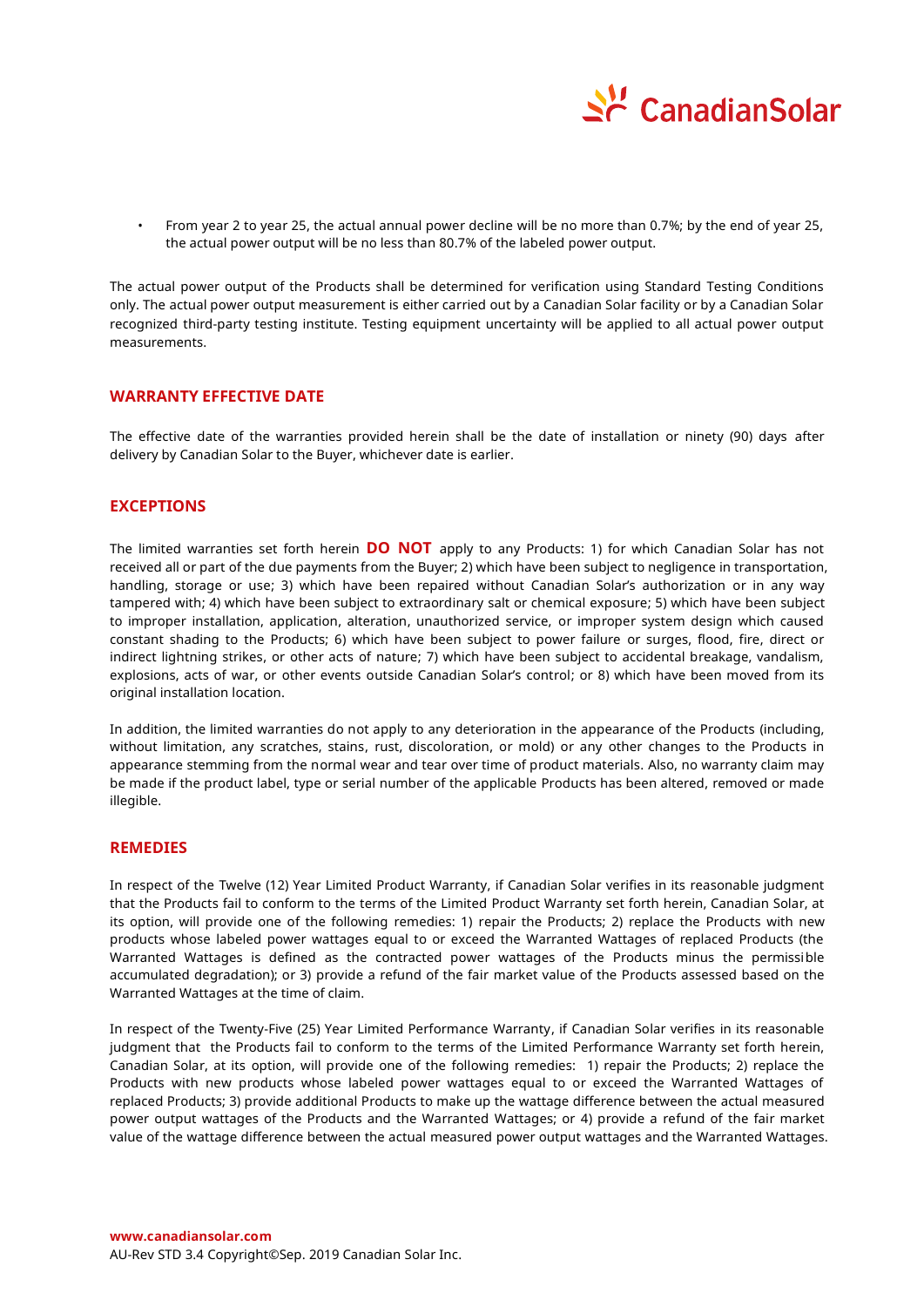

All remedies under this limited warranty statement shall be calculated based upon the Warranted Wattages of the Products at the time of first reporting of the warranty claim.

Canadian Solar will not accept any return of Products without Canadian Solar's prior authorization. Once accepted, Canadian Solar will cover reasonable transportation costs (except for insurance, any taxes, duties, demurrages, or any other costs and expenses related to custom clearance or Buyer's failure to cooperate) for shipping the Products under a claim back from the Buyer to a designated location of Canadian Solar, and for shipping the additional, repaired or replacement Products to the original installation location. If Canadian Solar opts for repair as the remedy, Canadian Solar shall cover reasonable material and labor costs related to the repair. In any event, the costs and expenses for the removal, installation, and/or reinstallation of the Products, including fees, levies, taxes or other financial duties due in relation to any applicable electronic waste disposal regulation, shall remain with the Buyer, unless otherwise agreed to by Canadian Solar in a signed writing. Canadian Solar will not pay any cost of any fees, levies, taxes or other financial duties imposed on the remedies implemented by Canadian Solar or imposed on the Products subject to such remedies, that are due to regulatory, government or judicial decisions not existing at the time of purchase of the affected Products.

Any repair or replacement of the affected Products shall not increase the applicable warranty period. The warranty period for replaced or repaired Products is the remainder of the warranty for the affected Products. Canadian Solar reserves the right to deliver a similar product (of similar size, color, shape, and/or power output) in replacement of the affected Products if production of the affected Products is discontinued or such product is otherwise unavailable. Unless instructed by Canadian Solar otherwise, Buyer shall dispose of Products in accordance with all local applicable regulations on electronic waste treatment and disposal at its own cost. Products having been replaced shall not be sold, reworked or reused in any way, unless expressly authorized by Canadian Solar.

**EXCEPT AS OTHERWISE PROVIDED BY APPLICABLE LAW, THE FOREGOING REMEDIES STATE CANADIAN SOLAR'S SOLE AND EXCLUSIVE OBLIGATION AND THE BUYER'S SOLE AND EXCLUSIVE REMEDY FOR A BREACH OF THE FOREGOING LIMITED WARRANTIES.**

# **CLAIM PROCESS**

If the Buyer believes that it has a justified claim covered by the limited warranties set forth above, then the Buyer shall submit such claim in writing without undue delay, with supporting information including but not limited to the claimed quantity, serial numbers, purchasing invoices and proofs, to Canadian Solar within the applicable warranty period specified above to the following address, or such future address as Canadian Solar may provide from time to time:

Canadian Solar MSS (Australia) Pty Ltd. Technical Department 44 Stephenson Street Cremorne VIC 3121, Australia Tel: +61 3 8609 1844 E-mail: service.au@canadiansolar.com

Upon receipt of such written claim, Canadian Solar may seek further verification of the Buyer's claim of a breach of one of the foregoing limited warranties.

#### **WARRANTY ASSIGNMENT**

This Limited Warranty is transferrable to a party taking legal title to the Products, provided that the Products remain installed in their original installation location.

#### **DISPUTE RESOLUTION**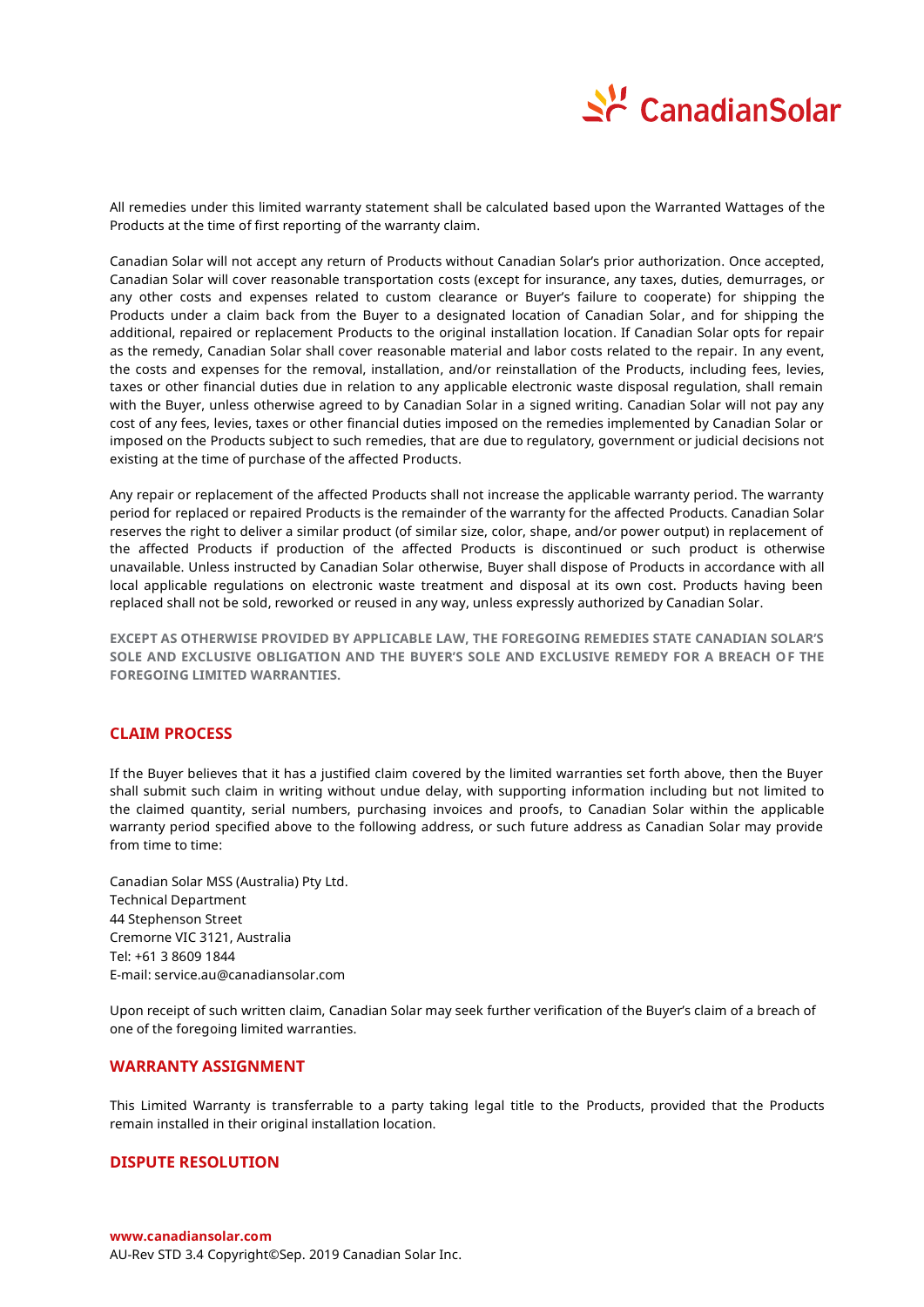

In case of any dispute related to warranty claims, such dispute shall be referred to and finally resolved pursuant to the governing law clauses and dispute resolution procedures under the purchase agreement between the Buyer and Canadian Solar.

## **NOT INDEPENDENT WARRANTIES**

The Buyer has the right to pursue claims under each of the warranties set forth above; provided that if claims arise under multiple limited warranties from a single defect, then if Canadian Solar remedies that defect as set forth above, Canadian Solar shall be deemed to have resolved all applicable warranty claims arising from that defect.

## **DISCLAIMERS**

THE LIMITED WARRANTIES SET FORTH HEREIN ARE IN LIEU OF AND EXCLUDE ALL OTHER EXPRESS OR IMPLIED WARRANTIES, INCLUDING BUT NOT LIMITED TO WARRANTIES OF MERCHANTABILITY AND FITNESS FOR A PARTICULAR PURPOSE OR APPLICATION, AND ALL OTHER OBLIGATIONS ON THE PART OF CANADIAN SOLAR UNLESS SUCH OTHER WARRANTIES AND OBLIGATIONS ARE AGREED TO IN WRITING BY CANADIAN SOLAR. SOME JURISDICTIONS LIMIT OR DO NOT PERMIT DISCLAIMERS OF WARRANTY, SO THIS PROVISION MAY NOT APPLY TO THE BUYER IN SUCH JURISDICTIONS.

## **LIMITATION OF LIABILITY**

TO THE MAXIMUM EXTENT PERMITTED BY APPLICABLE LAW, CANADIAN SOLAR HEREBY DISCLAIMS, AND SHALL HAVE NO RESPONSIBILITY OR LIABILITY WHATSOEVER FOR, DAMAGE OR INJURY TO PERSONS OR PROPERTY OR FOR OTHER LOSS OR INJURY RESULTING FROM ANY CAUSE WHATSOEVER ARISING OUT OF OR RELATED TO ANY OF ITS PRODUCTS OR THEIR USE. TO THE MAXIMUM EXTENT PERMITTED BY APPLICABLE LAW, UNDER NO CIRCUMSTANCES SHALL CANADIAN SOLAR BE LIABLE TO THE BUYER, OR TO ANY THIRD PARTY CLAIMING THROUGH OR UNDER THE BUYER, FOR ANY LOST PROFITS, LOSS OF USE, OR EQUIPMENT DOWNTIME, OR FOR ANY INCIDENTAL, CONSEQUENTIAL OR SPECIAL DAMAGES OF ANY KIND, HOWSOEVER ARISING, RELATED TO THE PRODUCTS, EVEN IF CANADIAN SOLAR HAS BEEN ADVISED OF THE POSSIBILITY OF SUCH DAMAGES.

TO THE MAXIMUM EXTENT PERMITTED BY APPLICABLE LAW, CANADIAN SOLAR'S AGGREGATE LIABILITY, IF ANY, IN DAMAGES OR OTHERWISE, SHALL NOT EXCEED THE PURCHASE PRICE PAID TO CANADIAN SOLAR BY THE BUYER FOR THE PRODUCT IN THE CASE OF A WARRANTY CLAIM.

THE BUYER ACKNOWLEDGES THAT THE FOREGOING LIMITATIONS OF LIABILITY ARE AN ESSENTIAL ELEMENT OF THE AGREEMENT BETWEEN THE PARTIES AND THAT IN THE ABSENCE OF SUCH LIMITATIONS THE PURCHASE PRICE OF THE PRODUCTS WOULD BE SUBSTANTIALLY DIFFERENT. SOME JURISDICTIONS LIMIT OR DO NOT PERMIT DISCLAIMERS OF LIABILITY, SO THIS PROVISION MAY NOT APPLY TO THE BUYER IN SUCH JURISDICTIONS. SOME JURISDICTIONS DO NOT ALLOW LIMITATIONS ON THE EXCLUSION OF DAMAGES SO THE ABOVE LIMITATIONS OR EXCLUSIONS MAY NOT APPLY TO THE BUYER IN SUCH JURISDICTIONS.

YOU MAY HAVE SPECIFIC LEGAL RIGHTS OUTSIDE THIS WARRANTY, AND YOU MAY ALSO HAVE OTHER RIGHTS THAT VARY FROM STATE TO STATE OR COUNTRY TO COUNTRY. THIS LIMITED WARRANTY DOES NOT AFFECT ANY ADDITIONAL RIGHTS YOU HAVE UNDER LAWS IN YOUR JURISDICTION GOVERNING THE SALE OF CONSUMER GOODS. SOME STATES OR COUNTRIES DO NOT ALLOW THE EXCLUSION OR LIMITATION OF INCIDENTAL OR CONSEQUENTIAL DAMAGES, SO THE LIMITATIONS OR EXCLUSIONS IN THIS LIMITED WARRANTY STATEMENT MAY NOT APPLY TO YOU IN THOSE AREAS.

## **NOTE**

In the event of any inconsistency among different language versions of this warranty statement, the English version shall prevail. For Products covered by Canadian Solar's limited warranty, please refer to our product lists published on our website at: https://www.canadiansolar.com/downloads as such list is updated from time to time.